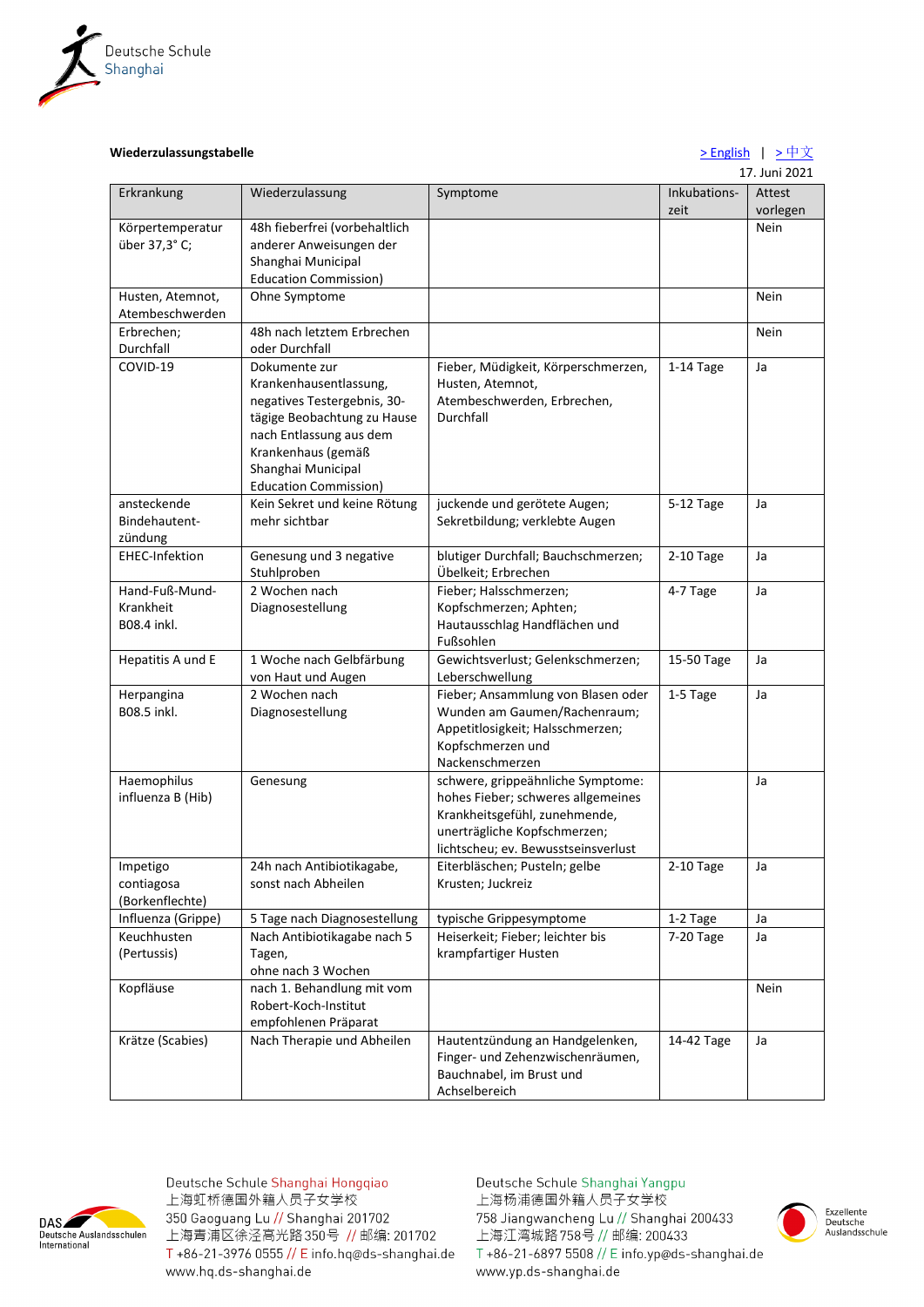

| Lungenentzündung | 10 Tage nach                                            | Fieber, Husten mit Auswurf          | wenige      | Ja          |
|------------------|---------------------------------------------------------|-------------------------------------|-------------|-------------|
|                  | Diagnosestellung<br>(produktiver Husten) oder trockener |                                     | Stunden bis |             |
|                  |                                                         | Husten, Schüttelfrost, Atemnot (bei | mehrere     |             |
|                  |                                                         |                                     |             |             |
|                  |                                                         | schwerer Lungenentzündung)          | Wochen      |             |
| Noroviren;       | Frühestens 48h nach letztem                             | Übelkeit; Erbrechen; krampfartige   | Noroviren:  | Ja          |
| Rotaviren;       | Erbrechen oder Durchfall.                               | Bauchschmerzen; Durchfall; Fieber;  | $1-2$ Tage; |             |
| Salmonellen,     | Bei Noroviren 72h nach                                  | allgemeines Unwohlsein              | Rotaviren   |             |
| Campylobacter    | letztem Erbrechen oder                                  |                                     | $1-3$ Tage; |             |
|                  | Durchfall                                               |                                     | Salmonellen |             |
|                  |                                                         |                                     | 6-72 h,     |             |
|                  |                                                         |                                     | Campylobac  |             |
|                  |                                                         |                                     | ter 1-10    |             |
|                  |                                                         |                                     | Tage        |             |
| Masern           | Frühestens 5 Tage nach                                  | Fieber; Konjunktivitis; Husten;     | 8-14 Tage   | Ja          |
|                  | Beginn des Ausschlags                                   | Enanthem der Mundschleimhaut;       |             |             |
|                  |                                                         | Masernexanthem beginnend im         |             |             |
|                  |                                                         | Gesicht und hinter den Ohren        |             |             |
| Meningitis       | Genesung                                                | schwere, grippeähnliche Symptome:   | 2-20 Tage   | Ja          |
|                  |                                                         | hohes Fieber; schweres allgemeines  |             |             |
|                  |                                                         | Krankheitsgefühl, zunehmende,       |             |             |
|                  |                                                         | unerträgliche Kopfschmerzen;        |             |             |
|                  |                                                         |                                     |             |             |
|                  |                                                         | lichtscheu; ev. Bewusstseinsverlust |             |             |
| Mumps            | Nach Heilung und frühestens                             | Fieber; Schwellung der              | 12-25 Tage  | Ja          |
|                  | 10 Tage nach Beginn der                                 | Ohrspeicheldrüse, ein- oder         |             |             |
|                  | Drüsenschwellung                                        | beidseitig; Schmerzen beim Kauen    |             |             |
| Mundfäule        | Genesung                                                | Fieber, starke Schmerzen; Rötung im | 2-12 Tage   | Nein        |
|                  |                                                         | Mund; Lymphknotenschwellung;        |             |             |
|                  |                                                         | Aphten                              |             |             |
| Pfeiffersches    | Genesung                                                | grippeähnliche Beschwerden;         | 7-30 Tage   | <b>Nein</b> |
| Drüsenfieber     |                                                         | Lymphknotenschwellung;              |             |             |
|                  |                                                         | Mandelentzündung; fauliger          |             |             |
|                  |                                                         | Mundgeruch                          |             |             |
| Röteln           | Genesung                                                | kleinfleckiges Exanthem beginnend   | 14-21 Tage  | Ja          |
|                  |                                                         | im Gesicht, breitet sich über den   |             |             |
|                  |                                                         | ganzen Körper aus; Kopfschmerzen;   |             |             |
|                  |                                                         | Lymphknotenschwellung;              |             |             |
|                  |                                                         | Konjunktivitis                      |             |             |
| Ringelröteln     | Beginn des Ausschlags                                   | "Ohrfeigengesicht"; ringelförmiger  | 7-14 Tage   | Nein        |
|                  |                                                         | Ausschlag am ganzen Körper;         |             |             |
|                  |                                                         | grippeähnliche Symptome             |             |             |
| Scharlach,       | Mit Antibiotikum nach 6                                 | Scharlachexanthem: kleinfleckige    | 1-3 Tage    | Ja          |
|                  |                                                         |                                     |             |             |
| Streptokokken A- | Tagen, sonst nach Genesung                              | Papeln am Oberkörper, breitet sich  |             |             |
| Mandelentzündung |                                                         | zu Handinnenflächen und Füßen aus;  |             |             |
|                  |                                                         | Himbeerzunge; periorale Blässe;     |             |             |
|                  |                                                         | Fieber; Kopfschmerzen; starke       |             |             |
|                  |                                                         | Halsschmerzen; Schluck-             |             |             |
|                  |                                                         | beschwerden; Lymphknoten-           |             |             |
|                  |                                                         | schwellung; gerötete Mandeln        |             |             |
| Tuberkulose      | Nachweis über negative                                  |                                     | 6-7 Wochen  | Ja          |
|                  | Testung                                                 |                                     |             |             |
| Windpocken       | nach ca. 1 Woche                                        | beginnt mit juckendem Exanthem      | 8-28 Tage   | Ja          |
|                  |                                                         | und Fieber; Hauptmerkmal sind       |             |             |
|                  |                                                         | Hautläsionen, die sich vom Gesicht  |             |             |
|                  |                                                         | beginnend über den ganzen Körper    |             |             |
|                  |                                                         | ausbreiten                          |             |             |

Basis Aachener Tabelle (Empfehlung Robert-Koch-Institut) und Regelungen des Shanghai Municipal Center for Disease Control & Prevention

<http://kks-brand.de/cms/images/stories/wiederzulassungstabelle.pdf>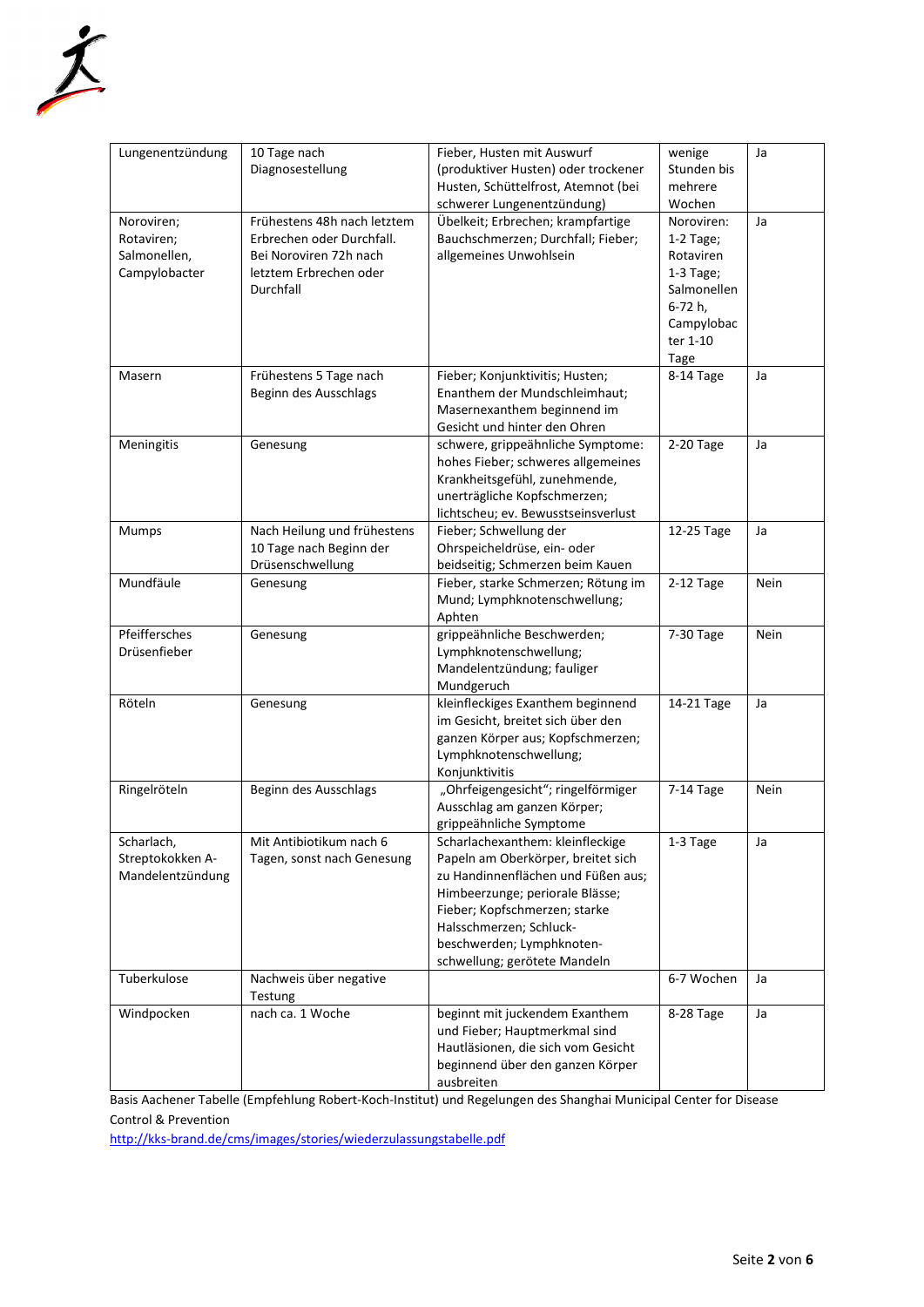

## <span id="page-2-0"></span>**Guidelines on readmission after infectious diseases**

|                                                        |                                                                                                                                                                         |                                                                                                                                                           |                               | June 17,2021          |
|--------------------------------------------------------|-------------------------------------------------------------------------------------------------------------------------------------------------------------------------|-----------------------------------------------------------------------------------------------------------------------------------------------------------|-------------------------------|-----------------------|
| <b>Disease</b>                                         | Readmission                                                                                                                                                             | Symptoms                                                                                                                                                  | Incubation<br>Period          | Submit<br>certificate |
| Body temperature<br>of $>37.3^{\circ}$ C               | No fever for 48 hours (pending<br>on different instructions from<br>Shanghai Municipal Education<br>Commission)                                                         |                                                                                                                                                           |                               | No                    |
| cough, shortness<br>of breath,<br>difficulty breathing | Free of symptoms                                                                                                                                                        |                                                                                                                                                           |                               | No                    |
| vomiting; diarrhea                                     | no symptoms for 48 hours                                                                                                                                                |                                                                                                                                                           |                               | No                    |
| COVID-19                                               | hospital discharge document,<br>negtive test result, 30-day<br>stay-at-home observation<br>after hospital discharge (per<br>Shanghai Municipal Education<br>Commission) | fever, fatigue, body ache, cough,<br>shortness of breath, difficulty<br>breathing, vomiting, diarrhea                                                     | $1-14$ days                   | Yes                   |
| infectious<br>conjunctivitis                           | no more visible secretion and<br>redness.                                                                                                                               | itching and red eyes; secretion;<br>sticky eyes                                                                                                           | $5-12$ days                   | Yes                   |
| <b>EHEC</b>                                            | full recovery and<br>3 negative stool samples                                                                                                                           | bloody diarrhea; stomach ache;<br>nausea; vomiting                                                                                                        | $2-10$ days                   | Yes                   |
| hand, foot and<br>mouth disease<br>B08.4 incl.         | 2 weeks after diagnosis                                                                                                                                                 | fever; sore throat; headache;<br>aphthae;<br>rash on palms and soles                                                                                      | 4-7 days                      | Yes                   |
| Hepatitis A and E                                      | 1 week following onset of<br>weight loss; joint pains; liver<br>iaundice<br>swelling                                                                                    |                                                                                                                                                           | 15-50 days                    | Yes                   |
| Herpangina<br>B08.5 incl.                              | 2 weeks after diagnosis                                                                                                                                                 | fever; accumulation of blisters or<br>sores on the roof of the<br>mouth/throat; loss of appetite;<br>sore throat; headache and neck<br>pain               | $1-5$ days                    | Yes                   |
| Hemophilic<br>influenza type b                         | full recovery                                                                                                                                                           | severe symptoms similar to flu:<br>high fever; severely feeling ill;<br>increasing unbearable headache;<br>photophobia; possibly loss of<br>consciousness |                               | Yes                   |
| impetigo<br>contiagosa<br>(ringworm)                   | 24 hours after commencing<br>antibiotic treatment,<br>otherwise after healed<br>completely                                                                              | pustules; yellow scab; itching                                                                                                                            | $2-10$ days                   | Yes                   |
| influenza (flu)                                        | five days after diagnosis                                                                                                                                               | typical flu symptoms                                                                                                                                      | 1-2 days                      | No                    |
| whooping cough<br>(pertussis)                          | after 5 days of antibiotic<br>treatment or after 3 weeks<br>without antibiotics                                                                                         | hoarseness; fever; light to<br>spasmodic cough                                                                                                            | $7-20$ days                   | Yes                   |
| head lice                                              | after first treatment with the<br>recommended medication of<br>the Robert Koch Institute                                                                                |                                                                                                                                                           |                               | No                    |
| scabies                                                | after treatment and skin heals<br>completely                                                                                                                            | dermatitis on wrist, between<br>fingers and toes, around navel, on<br>breast and armpit area                                                              | 14-42 days                    | Yes                   |
| pneumonia                                              | ten days after diagnosis                                                                                                                                                | fever, cough with sputum<br>(productive cough) or dry cough,<br>shivering, difficulty in breathing<br>(in the case of severe<br>pneumonia)                | a few hours to<br>a few weeks | Yes                   |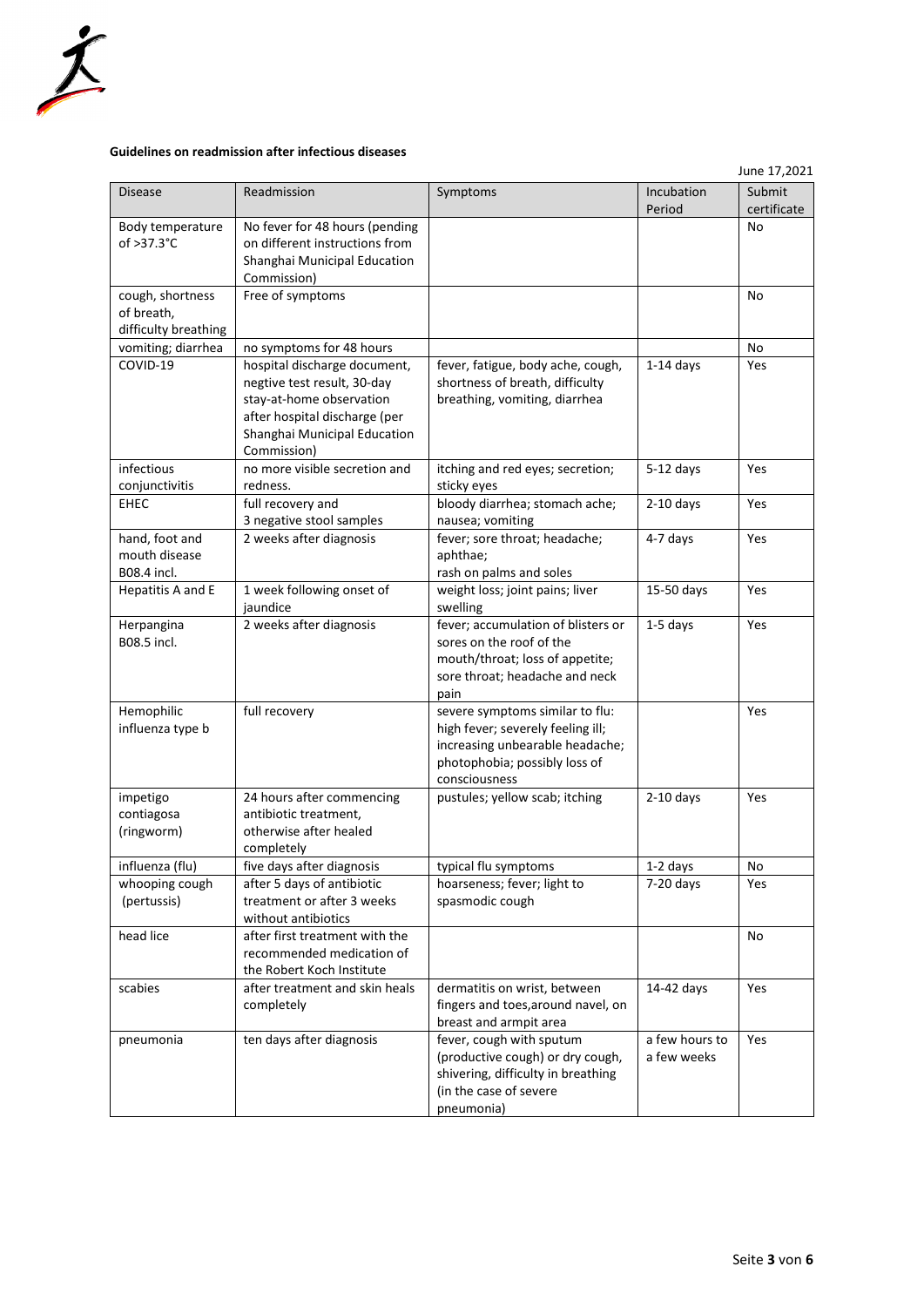

| norovirus;         | no sooner than 48 hours after<br>nausea; vomiting; spasmodic |                                   | Norovirus     | Yes       |
|--------------------|--------------------------------------------------------------|-----------------------------------|---------------|-----------|
| rotavirus;         | the last episode of vomiting or<br>stomach ache; diarrhea;   |                                   | $1-2$ days;   |           |
| salmonellae;       | diarrhoea                                                    | fever; general discomfort         | rotavirus     |           |
| campylobacter      |                                                              |                                   | $1-3$ days;   |           |
|                    |                                                              |                                   | salmonellae   |           |
|                    |                                                              |                                   | 6-72 days;    |           |
|                    |                                                              |                                   | campylobacter |           |
|                    |                                                              |                                   | $1-10$ days   |           |
| measles            | at least 5 days after the rash                               | fever; conjunctivitis; cough;     | $8-14$ days   | Yes       |
|                    | starts                                                       | exanthema of oral mucosa;         |               |           |
|                    |                                                              | measles spreading from face and   |               |           |
|                    |                                                              | behind the ears                   |               |           |
| meningitis         | full recovery                                                | severe symptoms similar to flu:   | $2-20$ days   | Yes       |
| (meningococci)     |                                                              | high fever; severely feeling ill; |               |           |
|                    |                                                              | increasing unbearable headache;   |               |           |
|                    |                                                              | photophobia; possibly loss of     |               |           |
|                    |                                                              | consciousness                     |               |           |
| mumps              | when healed and at least 10                                  | fever; swelling parotid glands,   | 12-25 days    | Yes       |
|                    | days after the onset of glands                               | one or both sides; pain when      |               |           |
|                    | swelling                                                     | chewing                           |               |           |
| oral thrush        | full recovery                                                | fever, severe pains; redness in   | $2-12$ days   | <b>No</b> |
|                    |                                                              | the mouth; swelling lymph         |               |           |
|                    |                                                              | nodes; aphthae                    |               |           |
| mononucleosis      | full recovery                                                | symptoms similar to flu; swelling | $7-30$ days   | No        |
| (glandular fever)  |                                                              | lymph nodes; tonsillitis; mouth   |               |           |
|                    |                                                              | odor                              |               |           |
| rubella            | full recovery                                                | small spots of exanthema          | 14-21 days    | Yes       |
|                    |                                                              | spreading from the face to the    |               |           |
|                    |                                                              | whole body;                       |               |           |
|                    |                                                              | headache; swelling lymph nodes;   |               |           |
|                    |                                                              | conjunctivitis                    |               |           |
| erythema           | After onset of rash                                          | "slapped face"; convolute rash    | $7-14$ days   | No        |
| infectiosum/Fifth  |                                                              | on the whole body; symptoms       |               |           |
| disease            |                                                              | similar to flu                    |               |           |
| scarlet fever,     | After 6 days of antibiotic                                   | scarlet exanthema: small spots of | $1-3$ days    | Yes       |
| streptococci       | treatment or after full                                      | papules on the upper body,        |               |           |
| Angina tonsillitis | recovery without antibiotics                                 | spread to the palms and the feet; |               |           |
|                    |                                                              | raspberry tongue; paleness        |               |           |
|                    |                                                              | around the mouth; fever;          |               |           |
|                    |                                                              | headache; severe pain in the      |               |           |
|                    |                                                              |                                   |               |           |
|                    |                                                              | throat; difficulty in swallowing; |               |           |
| tuberculosis       | Negative test results                                        | swelling lymph nodes; red tonsils | 6-7 weeks     | Yes       |
|                    |                                                              |                                   |               |           |
| chickenpox         | after about 1 week                                           | starts with itching exanthema     | 8-28 days     | Yes       |
| (varicella)        |                                                              | and fever; main symptom: skin     |               |           |
|                    |                                                              | lesions spreading from the face   |               |           |
|                    |                                                              | to the whole body                 |               |           |

On the basis of the list of Aachen (Recommended by Robert Koch Institute) and Shanghai Municipal Center for Disease Control & Prevention

<http://kks-brand.de/cms/images/stories/wiederzulassungstabelle.pdf>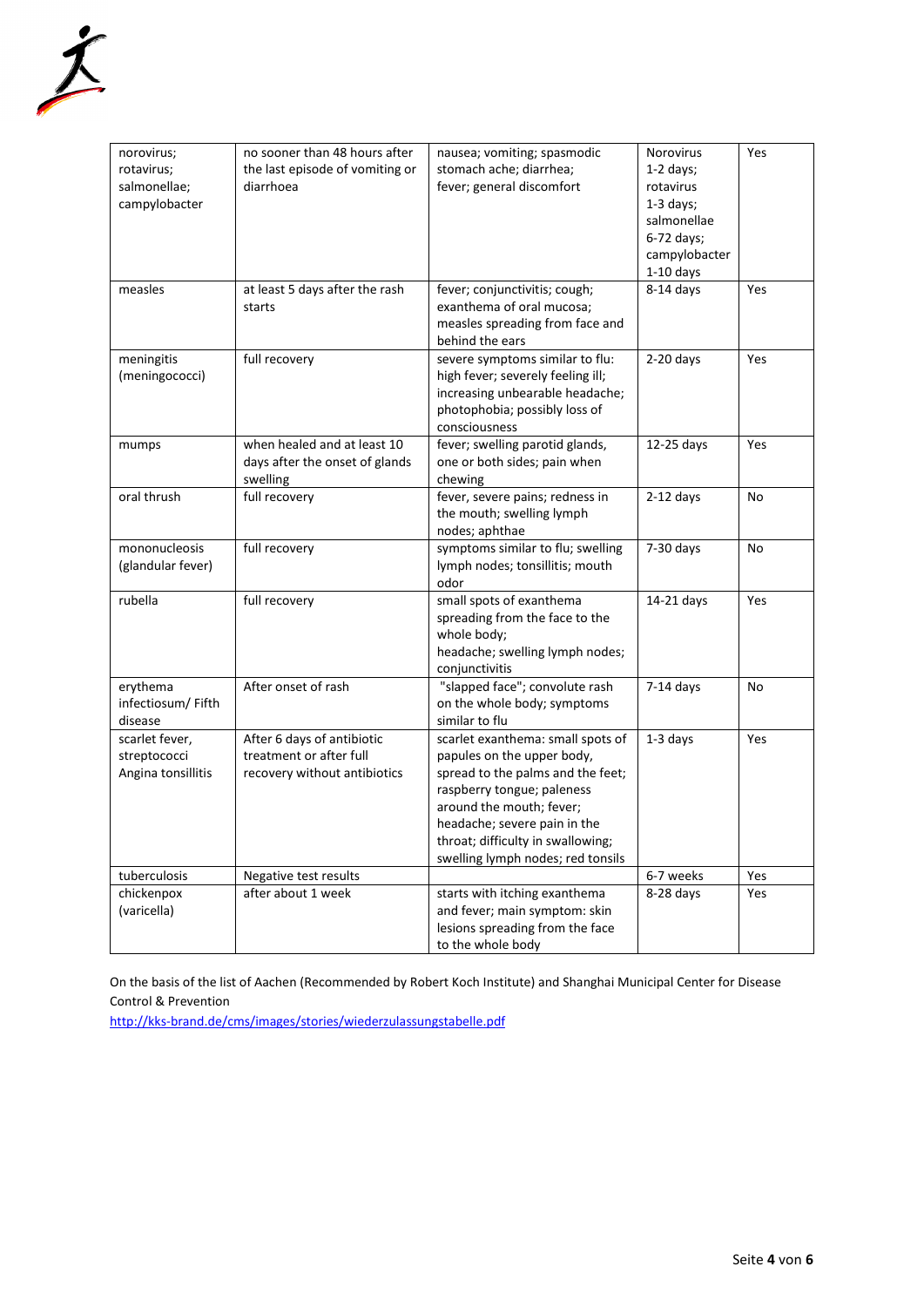

## <span id="page-4-0"></span>**上海德国学校病愈返校规定一览**

2021 年 6 月 17 日

| 病名           | 返校前提     | 症状               | 潜伏期      | 提供医生开的请假条 |
|--------------|----------|------------------|----------|-----------|
| 体温>37.3°C    | 烧退 48 小时 |                  |          | 不用提供      |
|              | 后 (以上海市  |                  |          |           |
|              | 教委制定的处   |                  |          |           |
|              | 置条款为准)   |                  |          |           |
| 咳嗽; 呼吸急      | 没有症状     |                  |          | 不用提供      |
| 促; 呼吸困难      |          |                  |          |           |
| 呕吐;腹泻        | 无症状 48 小 |                  |          | 不用提供      |
|              | 时后       |                  |          |           |
| 新型冠状病毒       | 出院证明,阴   | 发烧;乏力;身体疼痛;咳     | $1-14$ 天 | 必须要提供     |
| $(COVID-19)$ | 性检测结果,   | 嗽; 呼吸急促; 呼吸困难; 呕 |          |           |
|              | 出院后 30 天 | 吐;腹泻             |          |           |
|              | 居家观察 (据  |                  |          |           |
|              | 上海市教育委   |                  |          |           |
|              | 员会)      |                  |          |           |
| 传染性结膜炎       | 无分泌物,不   | 眼睛发痒发红; 有分泌物; 睁  | 5-12天    | 必须要提供     |
|              | 再发红      | 不开眼              |          |           |
| 小儿出血性肠       | 完全康复, 且  | 大便出血;腹痛;恶心;呕吐    | 2-10天    | 必须要提供     |
| 炎 (EHEC 感    | 三次取样结果   |                  |          |           |
| 染)           | 为阴性      |                  |          |           |
| B08.4        | 确诊后两周    | 发烧;喉咙痛;头疼;口疮;    | 4-7天     | 必须要提供     |
| 包括手足口病       |          | 手掌和脚跟出皮疹         |          |           |
| 甲型和戊型肝       | 皮肤和眼睛出   | 体重减轻;关节疼痛;肝区肿    | 15-50天   | 必须要提供     |
| 炎            | 现黄疸后一周   | 大                |          |           |
| B08.5        | 确诊后两周    | 发烧;口腔/喉咙上积聚水泡或   | 1-5天     | 必须要提供     |
| 包括疱疹性咽       |          | 疮; 食欲不振; 咽喉痛; 头痛 |          |           |
| 峡炎           |          | 和脖子痛             |          |           |
| b 型流感嗜血      |          | 参见脑膜炎            |          | 必须要提供     |
| 杆菌 (Hib)     |          |                  |          |           |
| 结痂性湿疹        | 服用抗生素后   | 脓疱; 出痘; 黄痂; 痒    | 2-10天    | 必须要提供     |
|              | 的 24 小时, |                  |          |           |
|              | 或完全康复后   |                  |          |           |
| 流感           | 确诊后五天    | 典型感冒症状           | $1-2$ 天  | 必须要提供     |
| 百日咳          | 服用抗生素后   | 声音嘶哑; 发烧; 轻微至剧烈  | 7-20天    | 必须要提供     |
|              | 5天;不用抗   | 咳嗽               |          |           |
|              | 生素则三周后   |                  |          |           |
| 头虱           | 使用罗伯特科   |                  |          | 不用提供      |
|              | 赫基金会推荐   |                  |          |           |